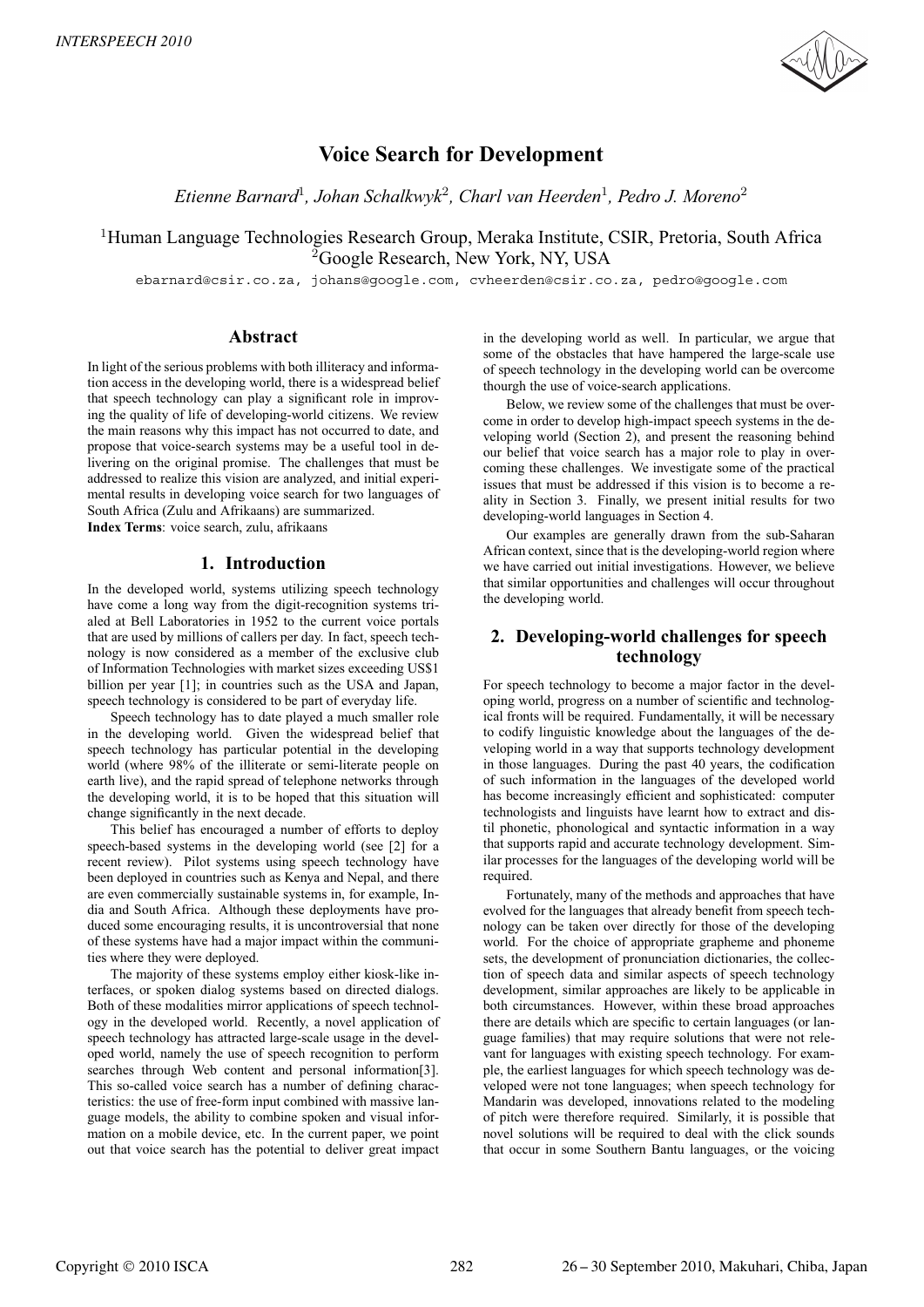distinctions that act phonemically in several Southeast Asian languages.

It is clear that these technical challenges can be overcome with good scientific and engineering practice, as a number of successful speech-recognition and speech-synthesis systems in the developing world have demonstrated[2]. (Technical challenges certainly remain in obtaining sufficient efficiency in order to serve a significant fraction of the approximately 7,000 languages on earth). In pilot systems to date, the non-technical obstacles have, however, proven to be more troublesome. These include *economic*, *content-related* and *social* obstacles.

The economic obstacles stem from two sources. On the one hand, the collection of speech resources (such as sizeable corpora of speech recordings, which are required for high-quality speech recognition) is generally a major expense in typical developing-world environments. On the other hand, the cost of telephone calls in much of the developing world is too high (compared to typical incomes) to allow for experimental usage of voice services by local communities. (In India, mobile telephone calls are famously inexpensive, but this is not true in most developing countries.)

Digital content that is relevant to people of the developing world is generally scarce and distributed across numerous sources without any form of integration. Hence, developers of speech-based information systems face significant challenges in gathering, curating and presenting content that is truly useful to communities in the developing world.

Social obstacles to the adoption of new technologies (such as speech technology) have been researched extensively[2]. Non-industrialized communities tend to be conservative at least partially due to their limited exposure to rapid technological innovation. Hence, they are often seen as resistant to the uptake of such innovations.

Each of these obstacles can potentially be overcome within a voice-search framework. Voice search lends itself to efficient and low-cost data collection (thereby addressing resource constraints, and the data channel is typically one to two orders of magnitude less expensive than the voice channel for transmitting speech in the developing world. Voice search makes Webbased content available regardless of the original source of the data, which goes some way towards solving issues of content availability. Finally, voice search lends itself to technology appropriation: since it is a highly flexible approach to content access, local communities are able to adapt its usage to their own social contexts. (In this way, voice search builds on the flexibility of mobile-phone technology, which has indeed been appropriated in highly innovative ways e.g. through the use of missed calls[4] in the developing world.)

We therefore believe that voice search can play an important role in the adoption of speech technology in the developing world. Of course, this application introduces its own set of hurdles that must be overcome; some of which are discussed below.

#### **3. Practical issues**

To analyze the practical issues that must be addressed in pursuit of this vision, it is useful to distinguish between the two major algorithmic components of a voice-search system, namely the *acoustic model* and the *language model*. The technical issues can be broken down as follows:

• *How can accurate speech recognition be achieved* for users with limited technological exposure, when the amount of training data is relatively small compared to the amount of variability (in dialect, content, background conditions, etc.) within the usage domain? Broadly speaking, current state-of-the-art techniques solve this problem by (a) defining some basic linguistic resources, such as phoneme sets, (b) collecting a sufficiently varied speech corpus and (c) training an appropriately parameterized Hidden Markov Model.

• *How can language models be built* for languages in which prior resources (such as a large number of textbased Web queries) are not available? Again, relevant linguistic knowledge is required (e.g. for stemming or morphological analysis), appropriate corpora must be obtained or constructed, and a suitable finite-state language model is then derived.

The details of these issues are, of course, quite variable across the different languages of the developing world. We distinguish between three classes of languages, based on the amount of relevant resources available.

Languages such as Swahili and Afrikaans are well documented, with a rich literary tradition and extensive textual resources. These languages are nevertheless significantly deficient with respect to resources such as acoustic-phonetic information and speech corpora, and also with respect to the availability of speech technologists who are intimately familiar with the languages. The development of suitable acoustic models for languages in this class is relatively straightforward. The basic linguistic resources are easily gathered from the published literature or linguistic experts, and the available texts can be mined to create prompt sets that are used for the collection of corpora of read speech. (Such collection efforts benefit from the existence of large populations of literate mobile-phone owners speaking these languages, who can easily provide the contents of such corpora, utilizing purpose-made mobile-handset software for prompting and speech collection.) Language-model development is somewhat more challenging for these languages. For languages such as English, Mandarin Chinese and German, highly relevant language models can be constructed from large collections of text queries that have been collected for various purposes[3]. Such collections may not be available for even well-developed resource-constrained languages, and alternative approaches (e.g. language model construction from more general textual resources or languageidentified Web content) will have to be investigated.

Many languages, such as Igbo, Zulu and Wolof, have been studied and documented extensively, but do not benefit from textual and linguistic resources comparable to those available in the mildly resource-constrained languages. Thus, the availability of suitable prompting material for speech corpus collection may be somewhat more problematic, and it may be necessary to translate such material from more resourced languages. By combining such translations with available text corpora and language-identified Web content, a diverse and (somewhat) relevant set of prompts for speech data collection can be created. Thereafter, the steps for acoustic-model training should be quite similar to those for the languages of the previous subsection: for sufficiently large languages, basic linguistic information, literate mobile-phone users and usable computer / telephone infrastructure will generally be available. Language-model development for these severely resource-constrained languages is likely to be a significant challenge because of the limited availability of suitable textual resources. Hence, translations of content from well-resourced languages are likely to be important in these instances. For most or all of these languages it is not realistic to assume the availability of machine-translation systems; hence, manual translations will be necessary. Manual transla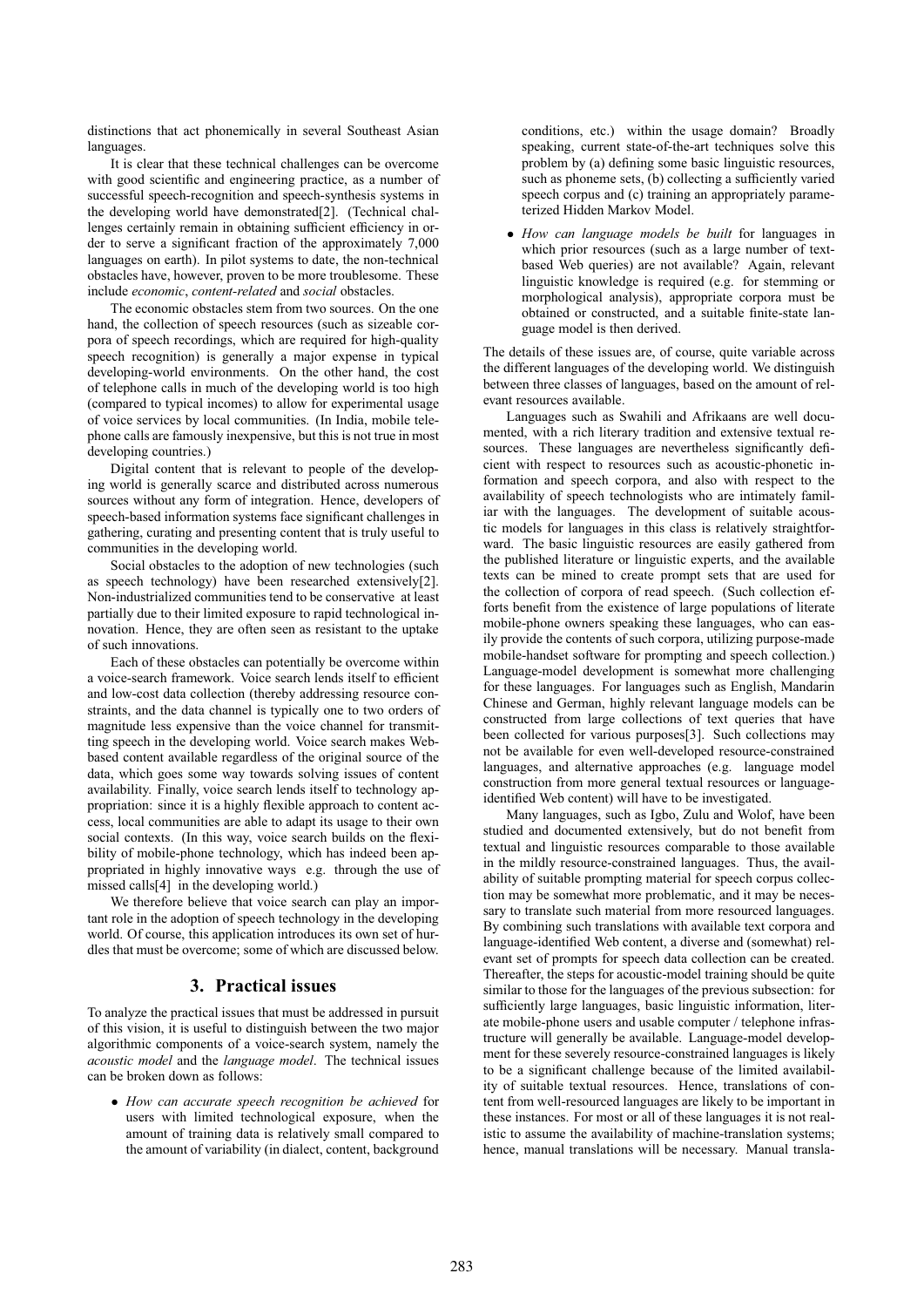tions are time-consuming and expensive activities for large corpora; hence, even if innovative approaches such as crowd sourcing are employed, language models constructed in this way are likely to cover only limited domains. Starting from these limited domains, a bootstrapping approach can be envisaged as a way to rapidly develop machine-translation capabilities for these languages. One ameliorating factor for language-model construction is the prevalence of proper names in typical Web queries. Such names are often unchanged across languages, so that relevant language-model content may be obtained from queries in well-resourced languages in the same geographical area as the target language. (Such languages exist for all three example languages mentioned above: English overlaps extensively with Igbo and Zulu, and French with Wolof). Since the amount of information available on the Web in these severely resource-constrained languages is likely to be quite limited, translation-based approaches may also be necessary to obtain useful *results* to queries in these languages. Statistical methods utilizing the translations employed for language-model construction may be useful in this regard, but (to our knowledge) there has to date been no research on this possibility.

There are numerous languages for which even the basic level of linguistic information assumed above is not available. Many of these languages are predominantly or exclusively spoken languages, so that the concept of text-based prompting does not make sense. For such languages, it does not seem feasible to consider voice-search solutions given the current state of technology (though some of the tools for data collection mentioned above may well prove useful for the process of documenting these languages).

A number of issues are likely to occur across a wide spectrum of languages in the developing world, regardless of the availability of resources. Some of these issues are discussed below.

- Many countries in the developing world are highly multilingual, with a world language such as English, French or Mandarin or regional language such as Swahili having a special status as the language of commerce or shared language. In those circumstances, it is likely that users are likely to switch between their local language and the shared language based on a complex set of factors. A useful system may therefore have to cater for two or more languages in parallel, and seamless operation in these languages without explicit choice by the user will be required. The shared language is likely to be strongly accented when used by the local population, and both acoustic and language models should therefore be developed for the particular target communities.
- Proper names play an important role in voice-search applications, and their pronunciations vary widely depending on factors such as (a) whether the user is more familiar with the spoken or written form of the name, (b) the users perception of the linguistic origin of the name, (c) the first language of the user and (d) the intended language produced by the user. High-accuracy voice search will require a detailed analysis of these factors and their relationships.
- Current voice-search implementations typically rely on visual presentations of search results: these are generally displayed on the screen of the users mobile device, for further manipulation by the user. This limits the usability of these services to users who have access to suitably feature-rich handsets and are sufficiently literate to process such information displays. In order to reach as

many users as possible, it would be necessary to also consider users for whom these assumptions do not hold. (Given the rapid adoption of increasingly capable mobile handsets worldwide, and of tablet computing devices, the handset features may be less problematic in the near future.) This line of thinking prompts one to think of speech-only interfaces, with text-to-speech capabilities employed to present search results to the user. Such developments would require a new class of user interfaces, which would be somewhat similar to current spoken dialog systems.

• Similarly, most current voice-search systems rely heavily on data communications for several aspects of their operation (including the transmission of end-pointed and compressed speech). Many regions of the world currently have speech-only mobile telecommunications infrastructure, and would therefore require designs that use only the voice channel to support voice search. As with handset features, however, the rapid worldwide upgrading of network infrastructure may render this issue moot long before it can be considered seriously.

#### **4. Initial results**

In order to investigate several of the issues described above, we have developed initial voice-search systems for two of the under-resourced languages of South Africa, namely Zulu and Afrikaans. Zulu is a severely under-resourced language; a member of the Southern Bantu family, it is the home language of approximately 11 million people. Afrikaans is a Germanic language and home language of approximately 6 million people; we consider it so be mildly resource constrained.

Based on a random sample of text queries by anonymized computer users who had selected either of these two languages as their browser language, we estimated some statistics of query contents. In Table 2 we summarize the fraction of queries that were proper names, English words (English being a shared language in South Africa, according to the definition given in Section 3), and queries in the target language. It can be seen that usage profiles in these languages are quite different from one another: users who have selected Afrikaans as their browser language are far more likely to employ Afrikaans words in their queries. This probably results from the fact that there is a fair amount of Afrikaans content on the Web, whereas Zulu content is quite limited. We have therefore followed different strategies in developing our initial versions for the two systems. Whereas the Afrikaans system is primarily focused on Afrikaans content as well as proper names, our Zulu system combines a Zulu-andproper-name system with a Zulu-accented English system (employing a language model constructed from localized English text queries).

Text queries drawn from collections obtained from the respective groups of users (those with Afrikaans browser settings for the Afrikaans system, and those with either English or Zulu browser settings for the Zulu system mixed in the ratio 55:45) were used as prompting materials for a data collection effort. (We also used a manually crafted finite-state grammar to generate an additional set of domain-specific Zulu prompts.) Data collection utilized software that was written for the Android telephone to (a) collect basic biographic information of the user, (b) prompt the user with a random sequence of the selected text queries, and (c) transmit the end-pointed and compressed spoken query to central servers[5]. Using a network of respondents, approximately 200,000 spoken queries were collected in each of